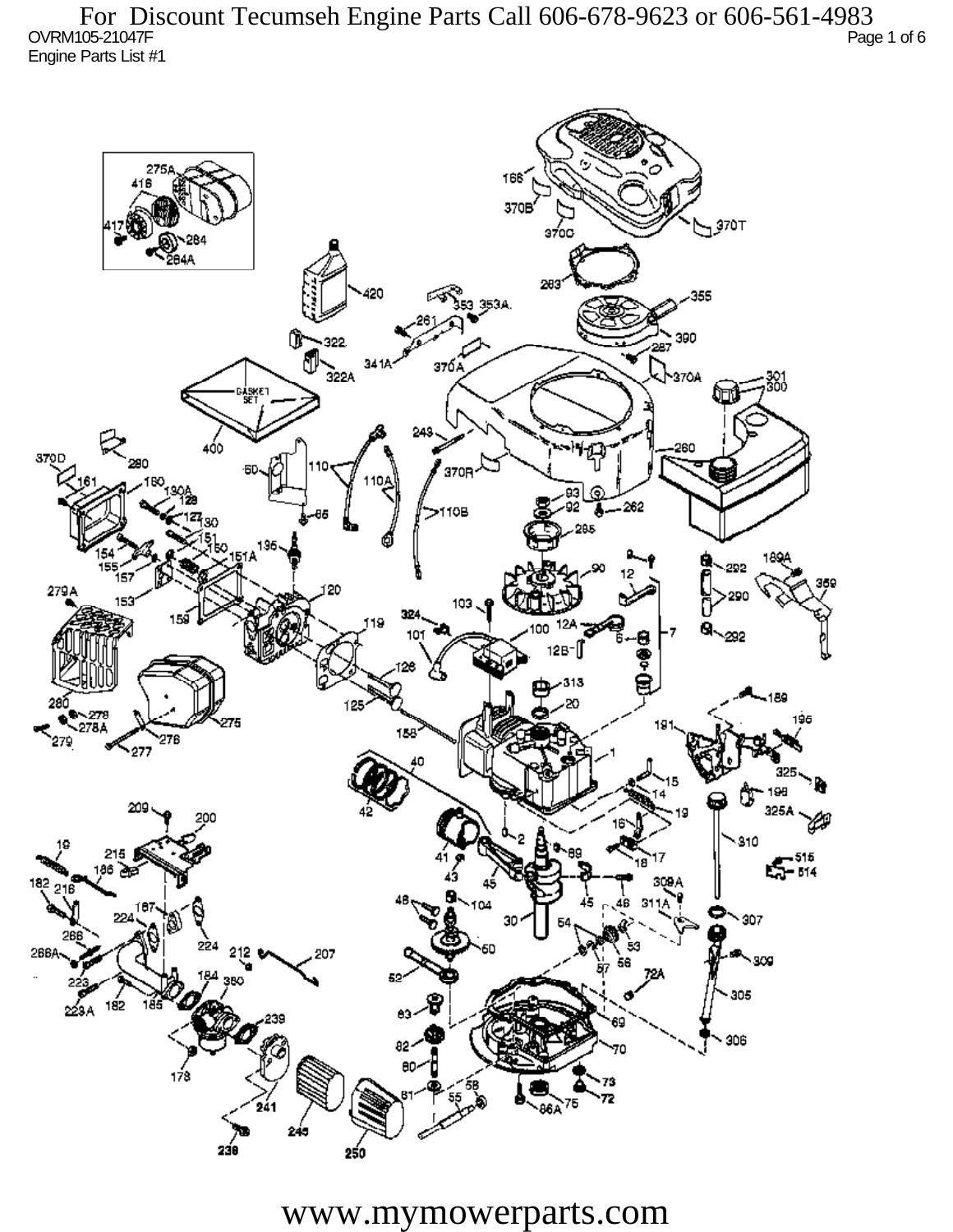|                      | Ref # Part Number |    | Qty Description                           |  |  |  |
|----------------------|-------------------|----|-------------------------------------------|--|--|--|
| 1                    | 36835B            |    | Cylinder (Incl. 2 & 20)                   |  |  |  |
|                      | 2 26727           |    | 2 Dowel Pin                               |  |  |  |
|                      | 6 33734           | 1. | <b>Breather Element</b>                   |  |  |  |
|                      | 7 36557           |    | Breather Ass'y. (Incl. 6 & 12A)           |  |  |  |
|                      | 12A 36558         |    | <b>Breather Cover &amp; Tube</b>          |  |  |  |
|                      | 14 28277          | 1. | Washer                                    |  |  |  |
|                      | 15 30589          |    | Governor Rod (Incl. 14)                   |  |  |  |
|                      | 16 34839A         |    | Governor Lever                            |  |  |  |
|                      | 17 31335          |    | Governor Lever Clamp                      |  |  |  |
|                      | 18 651018         |    | Screw, T-15, 8-32 x 19/64"                |  |  |  |
|                      | 19 36281          |    | <b>Extension Spring</b>                   |  |  |  |
|                      | 20 32600          | 1  | Oil Seal                                  |  |  |  |
|                      | 30 37625          |    | Crankshaft                                |  |  |  |
|                      | 40 35544A         |    | 1 Piston, Pin & Ring Set (Std.)           |  |  |  |
|                      | 40 35545A         |    | 1 Piston, Pin & Ring Set (.010" OS)       |  |  |  |
|                      | 40 35546          |    | 1 Piston, Pin & Ring Set (.020" OS)       |  |  |  |
|                      | 41 35541          | 1. | Piston & Pin Ass'y. (Std.)                |  |  |  |
|                      | 41 35542          |    |                                           |  |  |  |
|                      |                   | 1  | Piston & Pin Ass'y. (.010" OS) (Incl. 43) |  |  |  |
|                      | 41 35543          |    | Piston & Pin Ass'y. (.020" OS) (Incl. 43) |  |  |  |
|                      | 42 35547A         | 1  | Ring Set (Std.)                           |  |  |  |
|                      | 42 35548A         |    | Ring Set (.010" OS)                       |  |  |  |
|                      | 42 35549          |    | Ring Set (.020" OS)                       |  |  |  |
|                      | 43 20381          |    | 2 Piston Pin Retaining Ring               |  |  |  |
|                      | 45 32875A         |    | Connecting Rod Ass'y. (Incl. 46)          |  |  |  |
|                      | 46 32610A         |    | 2 Connecting Rod Bolt                     |  |  |  |
|                      | 48 35616          |    | 2 Valve Lifter                            |  |  |  |
|                      | 50 37473          |    | Camshaft (Exhaust MCR)(Inc. Ref 104)      |  |  |  |
|                      | 52 29914          |    | Oil Pump Ass'y.                           |  |  |  |
|                      | 69 37609          |    | * Mounting Flange Gasket                  |  |  |  |
|                      | 70 35717B         |    | Mounting Flange (Incl. 72 thru 83)        |  |  |  |
|                      | 72 36083          | 1  | Oil Drain Plug                            |  |  |  |
|                      | 75 27897          |    | Oil Seal                                  |  |  |  |
|                      | 80 30574A         |    | <b>Governor Shaft</b>                     |  |  |  |
|                      | 81 30590A         |    | Washer                                    |  |  |  |
|                      | 82 30591          |    | Governor Gear Ass'y. (Incl. 81)           |  |  |  |
|                      | 83 30588A         |    | Governor Spool                            |  |  |  |
|                      | 89 611004         |    | 1 Flywheel Key                            |  |  |  |
|                      | 90 611112         |    | 1 Flywheel                                |  |  |  |
|                      | 92 650815         |    | <b>Belleville Washer</b>                  |  |  |  |
|                      | 93 650816         |    | 1 Flywheel Nut                            |  |  |  |
|                      | 100 34443C        |    | 1 Solid State Ignition                    |  |  |  |
|                      | 101 610118        |    | <b>Spark Plug Cover</b>                   |  |  |  |
|                      | 103 651007        |    | 2 Screw, T-15, 10-24 x 15/16"             |  |  |  |
|                      | 104 37480         |    | 1 Cam Bushing                             |  |  |  |
|                      | 110 37047         |    | <b>Ground Wire</b>                        |  |  |  |
|                      | 119 36738         |    | * Cylinder Head Gasket                    |  |  |  |
|                      | 120 37474         |    | 1 Cylinder Head                           |  |  |  |
|                      | 125 36471         |    | 1 Exhaust Valve (Std.) (Incl. 151)        |  |  |  |
|                      | 125 36472         |    | 1 Exhaust Valve (1/32" OS) (Incl. 151)    |  |  |  |
|                      | 126 37711         |    | Intake Valve (Std.) (Incl. 151)           |  |  |  |
|                      | 130A 650999       |    | Screw, 5/16-18 x 2-41/64"                 |  |  |  |
|                      | 130 650912        |    | 4 Screw, 5/16-18 x 1-1/2"                 |  |  |  |
|                      | 135 37599         |    | Resistor Spark Plug (RN4C4)               |  |  |  |
|                      | 150 31672         |    | 2 Valve Spring                            |  |  |  |
|                      | 151 31673         |    | 2 Valve Spring Cap                        |  |  |  |
|                      | 151A 40016A       |    | 1 Valve Seal                              |  |  |  |
|                      | 153 36649         |    | <b>Push Rod Guide</b>                     |  |  |  |
|                      | 154 650913        |    | 1 Rocker Arm Stud                         |  |  |  |
|                      |                   |    |                                           |  |  |  |
| www.mymowerparts.com |                   |    |                                           |  |  |  |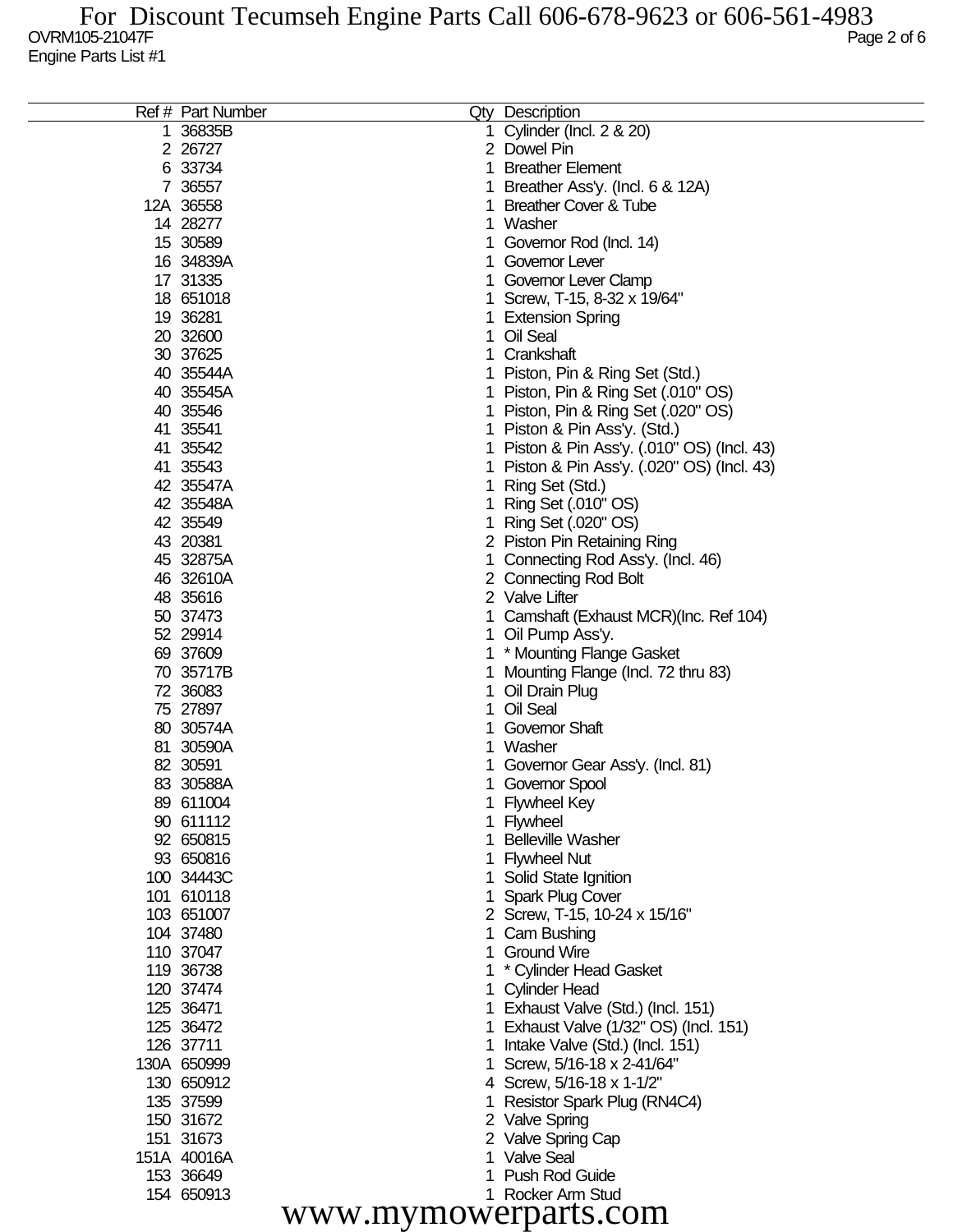|                      | Ref # Part Number |              | <b>Qty Description</b>        |  |  |  |
|----------------------|-------------------|--------------|-------------------------------|--|--|--|
|                      | 155 35624A        |              | Rocker Arm                    |  |  |  |
|                      | 157 650914        | $\mathbf{1}$ | <b>Lock Nut</b>               |  |  |  |
|                      | 158 36629         |              | 2 Push Rod                    |  |  |  |
|                      | 159 35626         |              | * Rocker Arm Cover Gasket     |  |  |  |
|                      | 160 35627         |              | Rocker Arm Cover              |  |  |  |
|                      | 161 30063         |              | 4 Screw, T-30, 1/4-20 x 1/2"  |  |  |  |
|                      | 178 29752         |              | 2 Nut & Lock Washer, 1/4-28   |  |  |  |
|                      | 182 30088A        |              | 2 Screw, 1/4-28 x 1"          |  |  |  |
|                      | 184 26756         |              | * Carburetor Gasket           |  |  |  |
|                      | 185 36579         |              | Intake Pipe (Incl. 223 & 224) |  |  |  |
|                      | 186 32653         | 1            | Governor Spring               |  |  |  |
|                      | 187 37203         | 1.           | Spacer                        |  |  |  |
|                      | 189 650839        |              | 2 Screw, 1/4-20 x 3/8"        |  |  |  |
|                      | 191 36559A        |              | Brake Bracket SE (Incl. 195)  |  |  |  |
|                      | 195 610973        |              | Terminal                      |  |  |  |
|                      | 207 34336         |              | <b>Throttle Link</b>          |  |  |  |
|                      | 209 30200         |              | 2 Screw, 10-24 x 9/16"        |  |  |  |
|                      | 212 30773         |              | 1 Bushing                     |  |  |  |
|                      | 216 33086         |              | Speed Adjustment Lever        |  |  |  |
|                      | 223 651044        |              | 1 Screw, 1/4-20 x 2 25/32"    |  |  |  |
|                      | 224 36581         |              | 2 * Intake Pipe Gasket        |  |  |  |
|                      | 238 650806        |              | 2 Screw, 10-32 x 5/8"         |  |  |  |
|                      | 239 34338         |              | * Air Cleaner Gasket          |  |  |  |
|                      | 245 36745         |              | <b>Air Cleaner Filter</b>     |  |  |  |
|                      | 250 36744         |              | Air Cleaner Cover             |  |  |  |
|                      | 260 37513         |              | <b>Blower Housing</b>         |  |  |  |
|                      | 261 650853        |              | Screw, T-30, 1/4-20 x 1/2"    |  |  |  |
|                      | 262 650831        |              | 2 Screw, 1/4-20 x 1/2"        |  |  |  |
|                      | 266A 650852       |              | 1 Lockwasher                  |  |  |  |
|                      | 266 651040        |              | 1 Screw, 1/4-20               |  |  |  |
|                      | 275 37275A        |              | 1 Muffler (Incl. 276 & 277)   |  |  |  |
|                      | 276 36949         |              | 1 Locking Plate               |  |  |  |
|                      | 277 651039        |              | 2 Screw, 1/4-20 x 2-47/64"    |  |  |  |
|                      | 278 37209         |              | Spacer                        |  |  |  |
|                      | 279A 30063        |              | 1 Screw, 1/4-20 x 1/2"        |  |  |  |
|                      | 280A 590568       |              | Screw, 10-24 x 3/4"           |  |  |  |
|                      | 280 37512         |              | 1 Heat Shield                 |  |  |  |
|                      | 280 37515         |              | <b>Heat Shield</b>            |  |  |  |
|                      | 285 35000A        |              | <b>Starter Cup</b>            |  |  |  |
|                      | 287 650926        |              | 2 Screw, 8-32 x 21/64"        |  |  |  |
|                      | 290 34357         | 1            | <b>Fuel Line</b>              |  |  |  |
|                      | 292 26460         |              | 2 Fuel Line Clamp             |  |  |  |
|                      | 292 26460         |              | <b>Fuel Line Clamp</b>        |  |  |  |
|                      | 300 36757         |              | 1 Fuel Tank (Incl. 292 & 301) |  |  |  |
|                      | 301 36246         |              | <b>Fuel Cap</b>               |  |  |  |
|                      | 305 35577         |              | Oil Fill Tube                 |  |  |  |
|                      | 306 36996         |              | $*$ "O"-Ring                  |  |  |  |
|                      | 307 35499         |              | "O"-Ring                      |  |  |  |
|                      | 309 650562        |              | Screw, 10-32 x 1/2"           |  |  |  |
|                      | 310 35578         |              | <b>Dipstick</b>               |  |  |  |
|                      | 313 34080         |              | Spacer                        |  |  |  |
|                      | 341A 37511        |              | <b>Offset Bracket (Black)</b> |  |  |  |
|                      | 353 37514         |              | <b>Bracket Spacer</b>         |  |  |  |
|                      | 353A 650477       |              | Screw, 1/4-20 x 3/4"          |  |  |  |
|                      | 370A 36261        |              | 2 Lubrication Decal           |  |  |  |
|                      | 370C 37318        |              | Primer Decal (3X)             |  |  |  |
|                      | 370D 35977        |              | Instruction Decal (Caution)   |  |  |  |
|                      | 380 640281        |              | 1 Carburetor (Incl. 184)      |  |  |  |
|                      |                   |              |                               |  |  |  |
| www.mymowerparts.com |                   |              |                               |  |  |  |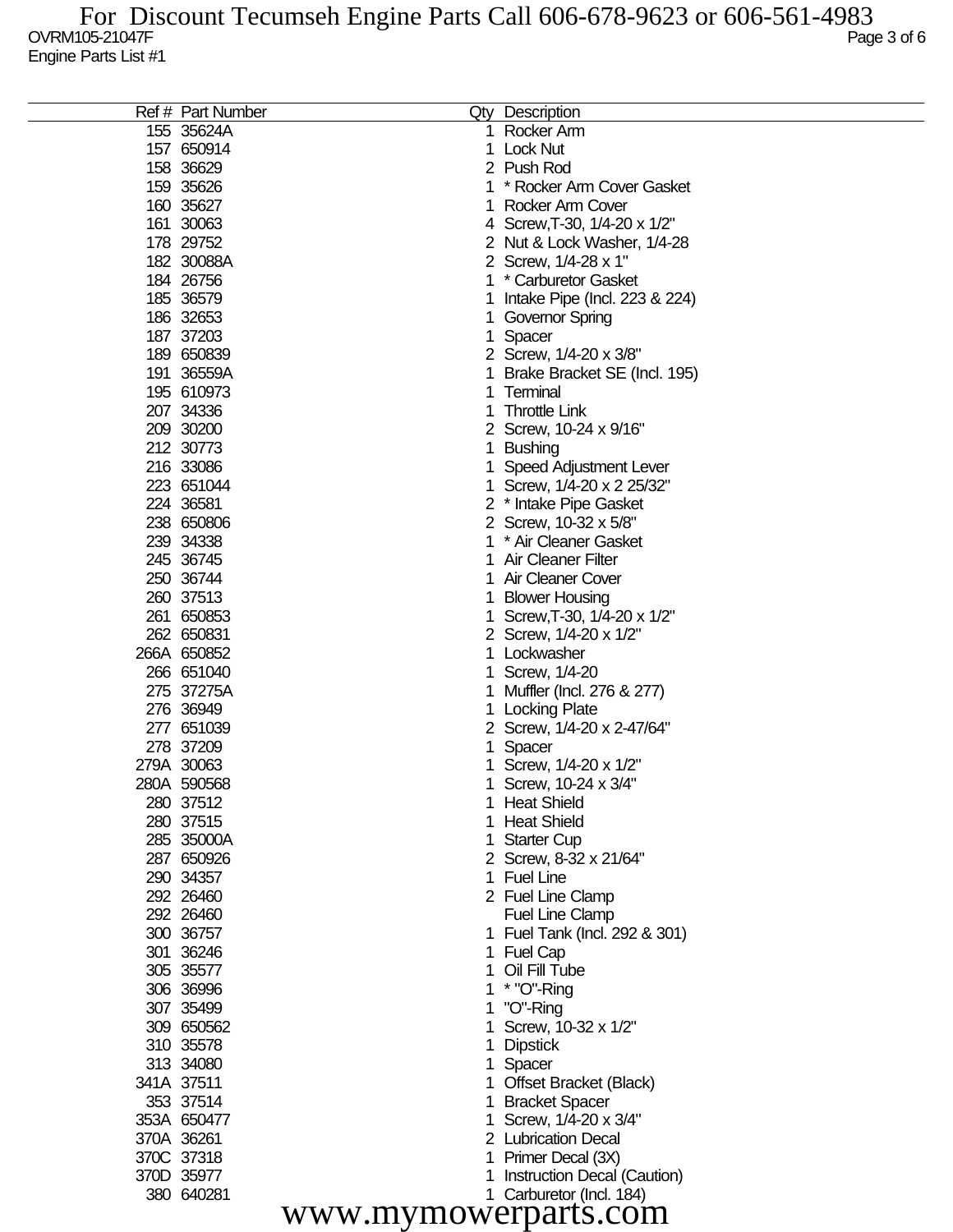| Ref # Part Number        | Qtv Description                                                                          |
|--------------------------|------------------------------------------------------------------------------------------|
| 390 590737               | 1 Rewind Starter (NOTE: This engine could hav e been built<br>with 590694 starter).      |
| 400 37617<br>420 730225A | 1 * Gasket Set (Incl. items marked PK i n notes.)<br>1 SAE 30 4-Cycle Engine Oil (Quart) |

www.mymowerparts.com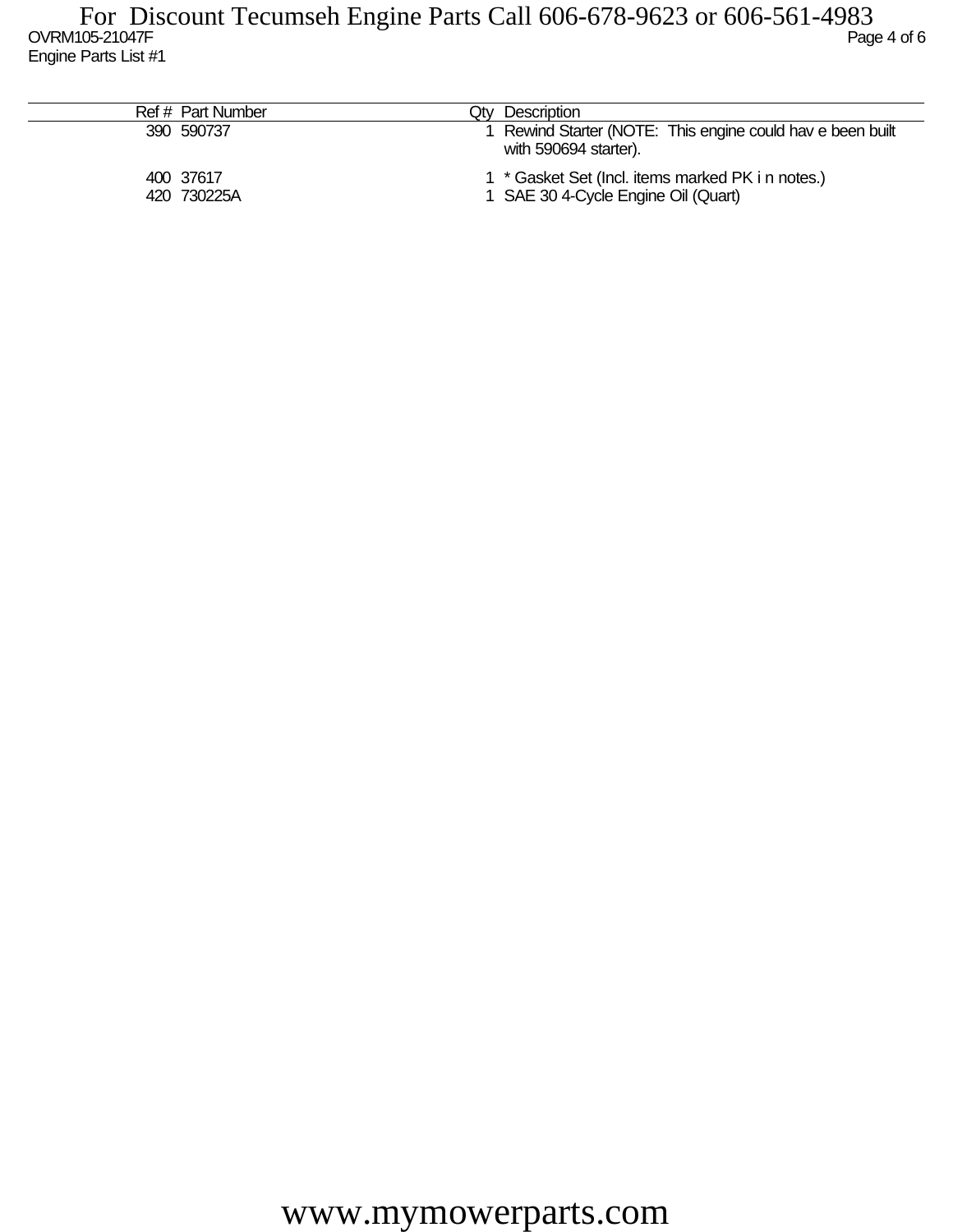OVRM105-21047F Page 5 of 6 Engine Parts List #2 For Discount Tecumseh Engine Parts Call 606-678-9623 or 606-561-4983



www.mymowerparts.com